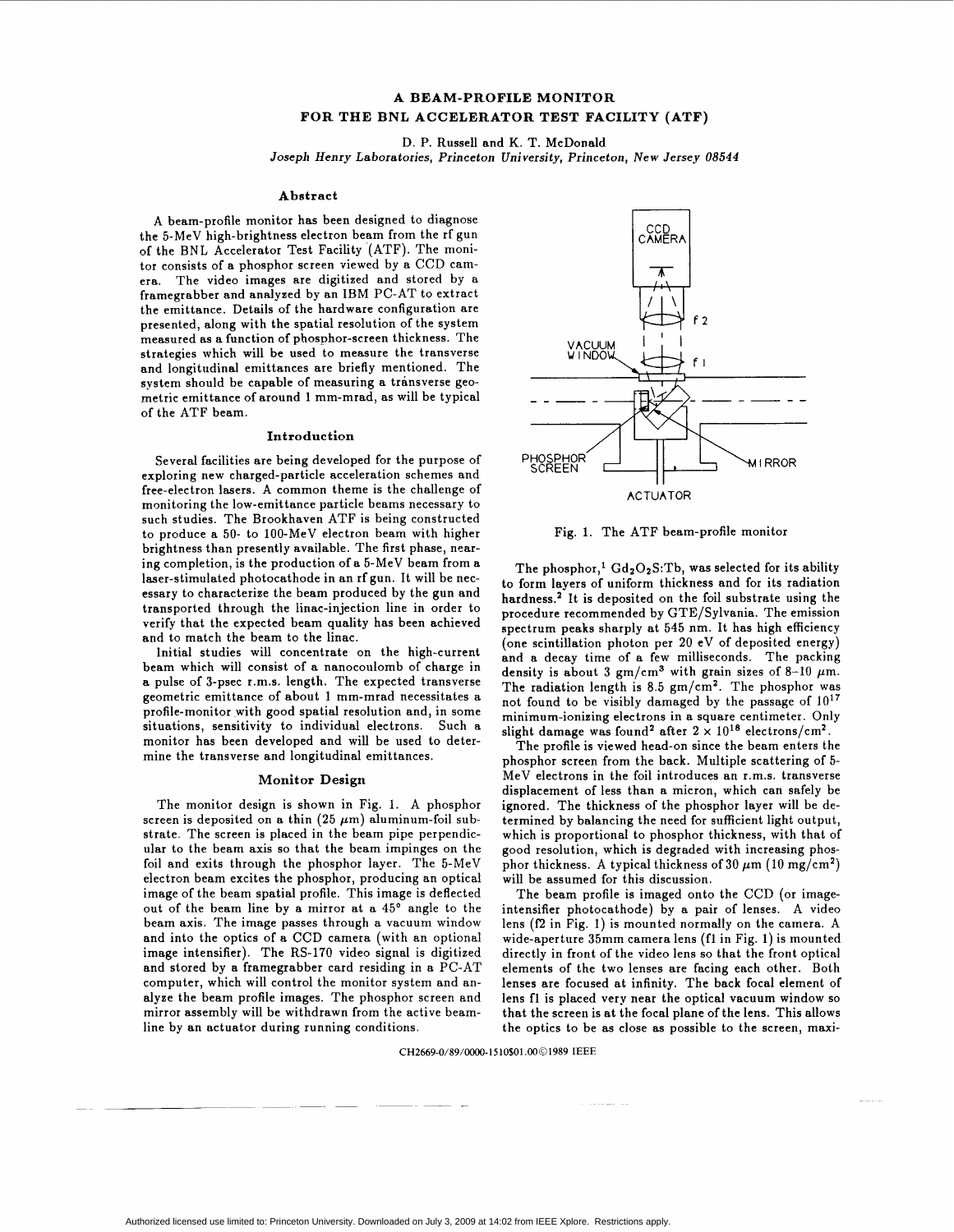mizing light collection. The image magnification is given by the ratio of the focal lengths of the two lenses, f2/fl. The lenses used at a particular diagnostic station will depend on the average beam parameters at that point.

The camera<sup>3</sup> is a SONY unit (using the CCD chip ICXO18CL) which has been modified so that an image can be collected for a variable number of video frame cycles, controlled by an IBM PC. The video amplifier has also been redesigned to reduce readout noise to just under 1 ADC count out of a range of 255. The camera is found to have good linearity.

The image intensifier<sup>4</sup> will be used when the beam intensity is low, as will be the case at the longitudinal emittance monitor. It has a gain of  $10,000-50,000$ , offering sensitivity to individual electrons, but with a resolution limited to about 50  $\mu$ m FWHM.

The framegrabber<sup>5</sup> has two  $512 \times 512 \times 8$  bit video memories and uses a flash ADC to digitize a video frame. It plugs into the IBM PC.

We now give an estimate of light output. In a  $30$ - $\mu$ m layer of phosphor, a 5-MeV electron loses 17 keV, releasing an average of 850 photons. The 35mm camera lens **(fl)** which was used in the laboratory measurements and which will be used in some ATF profile-monitor configurations is a Nikkor  $f/1.4$  35mm (focal length). This lens collects about 3% of the light emitted isotropically from the focal plane, and about 25% of the collected light is attenuated by reflection losses in the two lenses and optical window. (The apertures of the lenses are of similar sizes so that there is little vignetting of the collected light by the video lens.) This leaves about 18 photons incident on the CCD, which has a quantum efficiency of around 20% (the silicon has an efficiency of about 40%, and half the area of the CCD is obscured by the interline transferbusses). The phosphor is spectrally well-matched to the peak response of the CCD. So about **4** charges are liberated in the CCD per beam electron. The framegrabber requires approximately 1000 charges in a pixel to register one ADC count, corresponding to 250 beam electrons.

A beam of  $10^{10}$  electrons in an area of one square millimeter corresponds to about  $2 \times 10^6$  electrons per pixel (assuming 1:l magnification). This would be the equivalent of 8000 ADC counts in each pixel. Since the framegrabber has a range of 255 counts, the lens would have to be stopped down to f/8 to avoid saturation. The ATF monitor will include the ability to remotely change the f-stop of the 35mm lens.

If the beam is attenuated by a factor of **lo4,** as will be the case in the longitudinal emittance measurement, the image intensifier will be needed. It has an S20-ER photocathode, which has a peak efficiency of 10%. The spectral matching factor between the phosphor and photocathode is 0.95. The total gain, including the photocathode response, is a maximum of 50,000. A photon which liberates a photoelectron results in up to 500,000 photons incident on the CCD, which detects 100,000 of them. The resulting 100 ADC counts are clearly detectable above the camera readout noise, so the intensified camera does have singlephoton sensitivity. The 18 photons per beam electron incident on the photocathode yield about **4** photoelectrons or 400 ADC counts, so individual beam electrons can be detected. This has been confirmed by laboratory measurements as described below.

#### **Emittance Measurement**

The methods of measuring the transverse and longitudinal emittances which will be implemented at the ATF have been described elsewhere.<sup>6</sup> A brief overview follows.

The ATF injection line is shown in Fig. 2. **A** photocathode in an rf cavity **is** driven by a NdYag laser. It produces 5-MeV electrons in nanocoulomb bunches of 1.m.s. duration 3 psec. The defocusing rf force at the gun exit causes the electrons to exit with a large angular divergence, so it is necessary to focus the beam as soon as possible. This is done by the quadrupole triplet Ql-Q2-Q3. The 90" bend at dipole D1 results in momentum dispersion between the two dipoles, and dipole D2 reverses this dispersion before the beam is injected into the linac. A slit between Dl and **D2** selects the beam momentum and momentum spread. The triplet Q6-Q7-Q8 focuses the beam as needed for diagnosis or injection into the linac.



Fig. **2.** The ATF injection line

The 5-MeV beam will be monitored at two stations placed between dipole **D2** and the linac entrance. The transverse emittance will be measured in this region using one of two methods. The first is to take the beam's profile under several different transport conditions. The conditions are varied either by allowing the beam to drift different distances (requiring several monitors) or by changing the focus on one monitor by altering the strength of an upstream quadrupole magnet. The second method is the so-called 'pepper-pot' technique in which a selection screen, which collimates the beam into smaller individual beamlets, is placed upstream of a profile monitor. The transverse geometric emittance can be found from the resulting profile of a single beam pulse. The first method requires at least three beam profiles obtained during separate pulses.

If the second dipole magnet is turned off, the beam passes into the ' $z$ -line,' in which the longitudinal emittance is measured. This is accomplished in a single pulse using a profile monitor in conjunction with an rf 'kicker' cavity, which gives the electrons a vertical deflection that